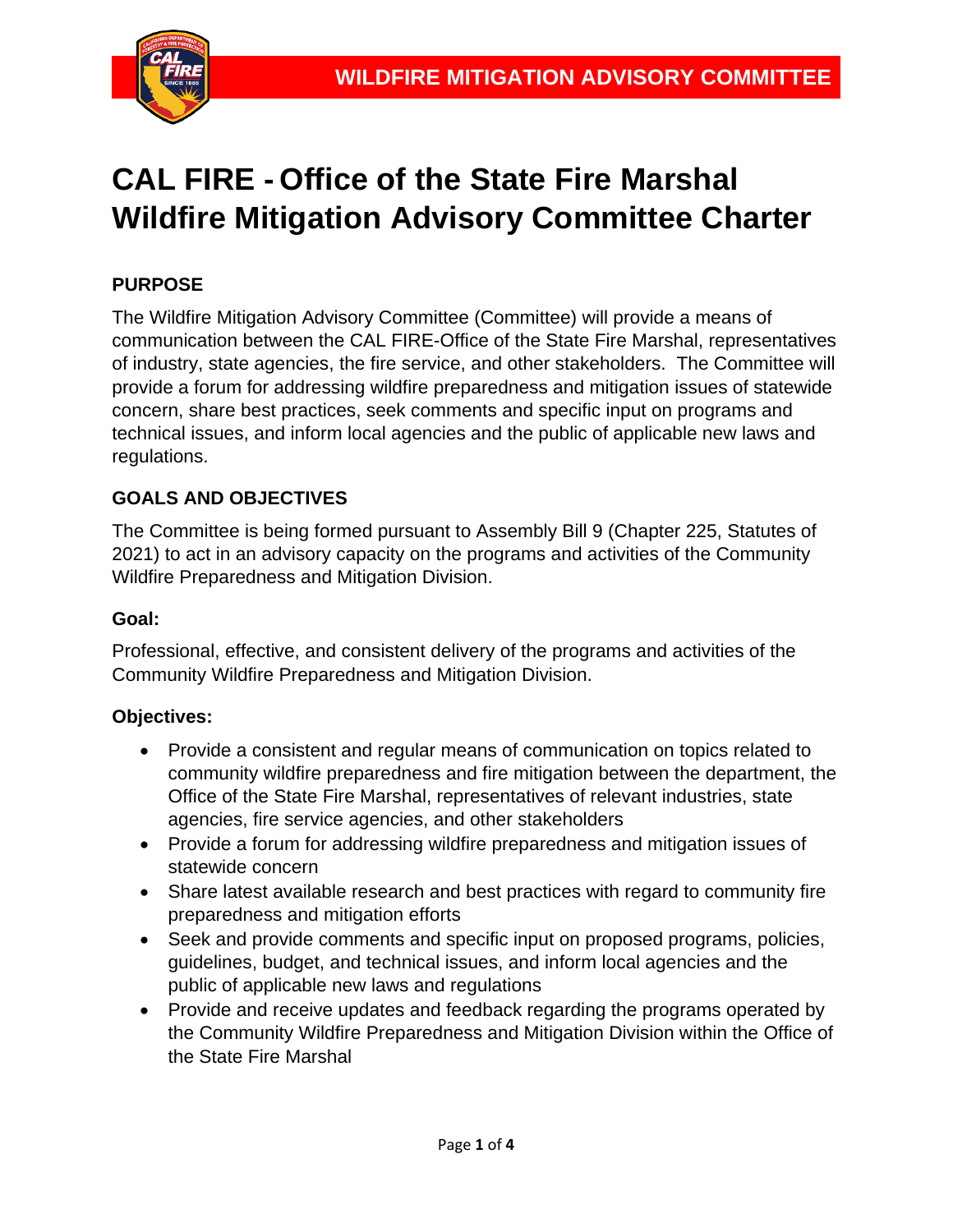

## **COMMITTEE MEMBERSHIP**

Members of the Committee shall be all of the following:

- The Director of the Department of Forestry and Fire Protection, or their designee
- The Director of the Department of Conservation, or their designee
- The Director of the Office of Energy Infrastructure Safety, or their designee
- The chair of the State Board of Forestry and Fire Protection, or their designee
- The State Fire Marshal, or their designee
- The Director of Emergency Services, or their designee
- The Insurance Commissioner, or their designee
- The Director of State Planning and Research, or their designee
- A representative from the California Fire Safe Council
- A representative from the insurance industry or an insurance research organization
- A local fire service representative
- A representative from the building industry
- A representative from the University of California Cooperative Extension
- A representative from the California Fire Science Consortium
- A representative from the Department of Housing and Community Development
- A representative from the Rural County Representatives of California
- A representative from the California Association of Resource Conservation **Districts**
- A representative from the League of California Cities
- A representative from the California State Association of Counties
- A representative from tribal government

The State Fire Marshal may decide to add any other appropriate stakeholders, including representatives from local governmental agencies.

The chairperson of the Committee shall be the State Fire Marshal.

The members of the Committee shall serve without compensation, but each member shall be reimbursed for their actual and necessary expenses incurred in the performance of their duties.

#### **MEETINGS**

- Schedule
	- o The Committee shall meet on the first-third Tuesday of each month from 13:00 to 15:00. If the meeting lands on a holiday, the Committee shall postpone and meet on the subsequent Tuesday.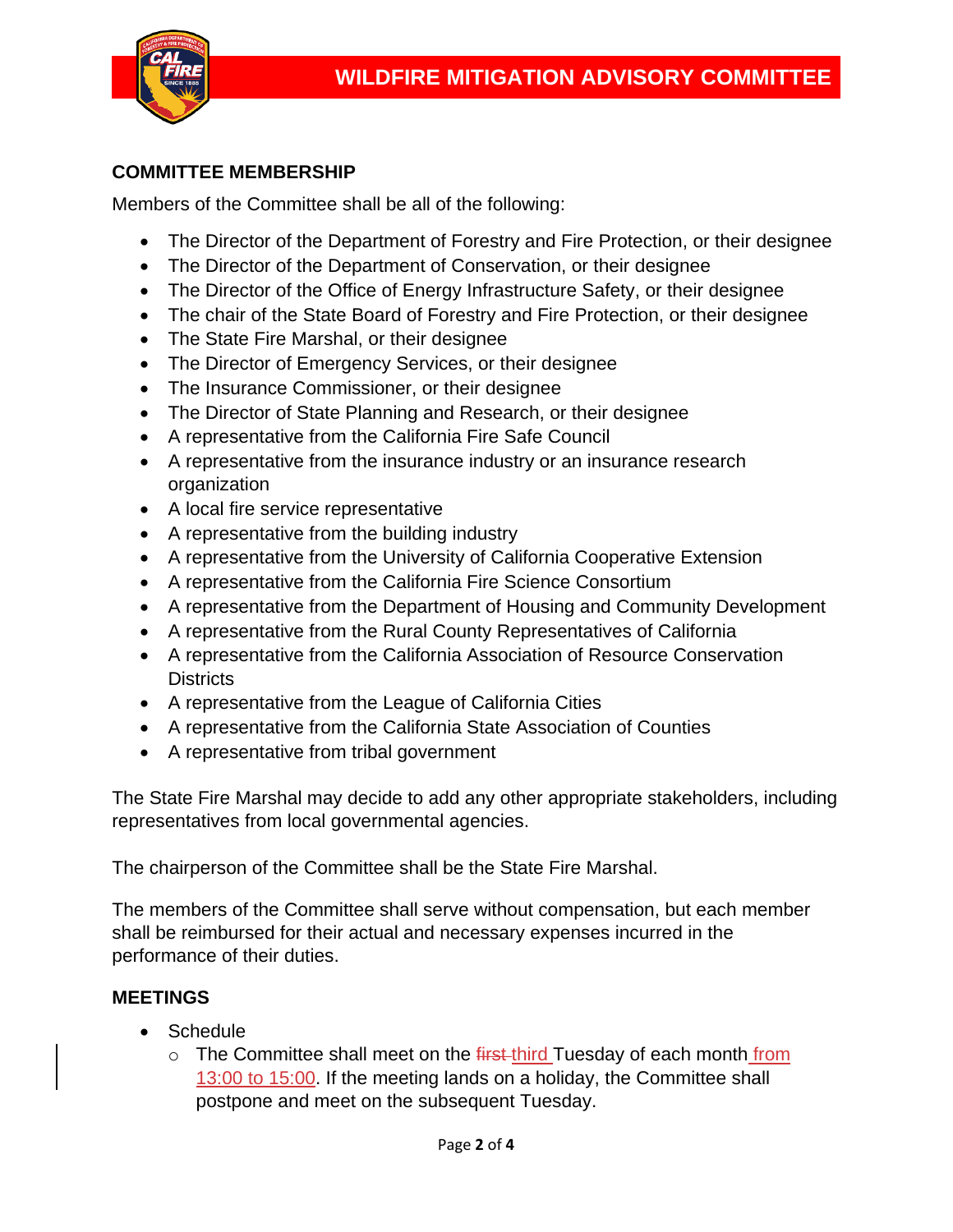

- Location
	- o Meetings shall be regularly scheduled in Sacramento
	- $\circ$  Meetings may be scheduled throughout the state on an as-needed basis
- Meetings will not be cancelled without cause

In order to ensure consistency and transparency, the following Roberts Rules of Order shall be adhered to:

- An approved published agenda,
- Meeting minutes,
- A quorum,
- Motions and seconds, and
- Voting requirements (including requests for roll call voting).

Rules for recognition and timelines for debate will be suspended unless specifically enacted by the membership.

Meetings may be rescheduled if the Committee is unable to meet a quorum.

A motion will be passed by a simple majority of the entire voting membership.

All members, voting and non-voting, may submit informational, discussion, and/or action items for the agenda prior to the meeting. Agenda items will take precedent and nonagenda items may be transacted upon if time permits.

#### **COMMITTEE PROTOCOL**

- The Committee shall comply with Bagley-Keene Open Meeting Act
- Only items listed on the published agenda as "Motion Required" may be acted upon
- The Committee chair has the authority to set time limits on any agenda item

#### **PROCESS**

- The Community Wildfire Preparedness and Mitigation Division will provide administrative support to the Committee
- Agenda items should be submitted to the Committee coordinator four weeks before the scheduled meeting date
- Minutes will be taken at each meeting that capture the essence and actions of the meeting
	- o Draft minutes will be posted on the Office of the State Fire Marshal website for review by the Committee and other interested parties